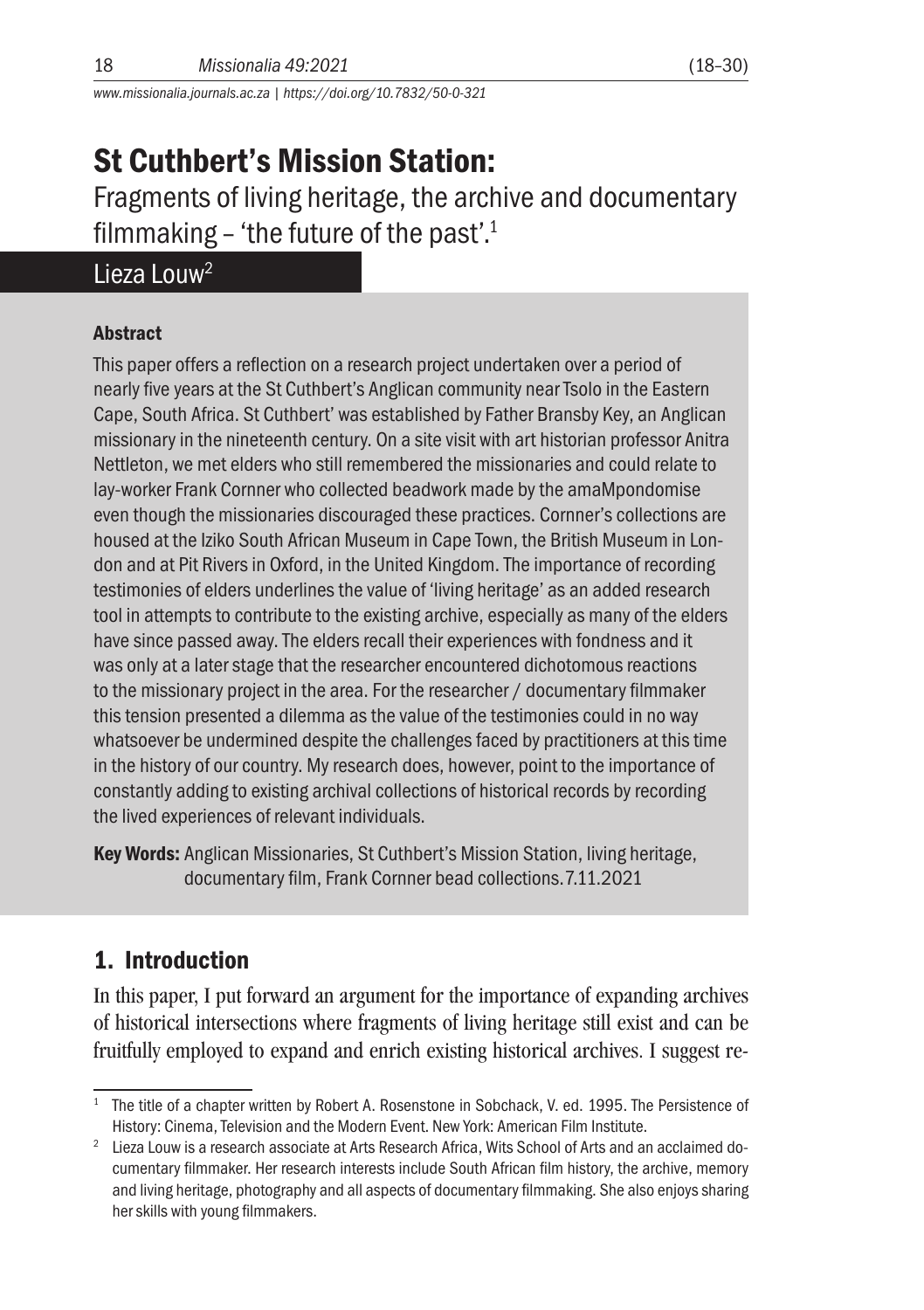cording interviews and producing documentary films as one of the methodologies, which can be successfully used.

Pierre Nora argues that because of globalisation, "There are no longer sites of memory, because there are no longer real environments of memory". He sees a gulf widening between on the one hand "a memory without a past that ceaselessly reinvents tradition" and "memory constructed from sifted and sorted historical facts" (Nora 1989:7). To counter a reconstruction or re-interpretation of a memorial site, which consists solely of archival documents, is of importance. The researcher should, therefore, take cognisance of the historical traces, and the fragments of living memory to record contemporary testimonies attesting to these lived experiences to secure information beyond the existing archive.

### 2. Case Study

The case study for my research focuses on a formerly important mission station, St Cuthbert's, located near Tsolo in the Eastern Cape, South Africa. The station also housed a convent and extended beyond the actual St Cuthbert boundaries as the priests and the nuns also maintained various outposts and provided a variety of community services and support, according to Broster (2009:272) and others. Today the premises still houses a vibrant Anglican community, and at the time of the research, a convent housing eight nuns and a few orphans.

I visited the site in 2014 with Professor Anitra Nettleton who has conducted extensive research and published papers on a beadwork collection from the St Cuthbert's mission station. The paper "Of Skulls and Severed Heads" focuses on beadwork "made and worn by Mpondomise peoples, isiXhosa-speakers living in the district of Tsolo in the Eastern Cape in South Africa" (2014:2), and according to Nettleton the particular collection she studied, was "collected by a lay mission-worker, an Englishman called Frank Cornner, and deposited in the Pitt Rivers Museum, Oxford (1926), the British Museum, London (1933) and the Iziko South African Museum in Cape Town (1936-1948)" (2014:2). 'Connor' [Cornner] is also mentioned in Joan A. Broster's book *Transkei Heritage* (2009: 275) as "a devoted teacher-layman who spent forty-six years there, opened a post office and planted trees and orchards".

According to Nettleton (2014) there is no clear date of when Cornner started his collection, but Althea Graham's letters, housed at the Iziko Social History Centre in Cape Town, indicates that a small "museum" of beadwork was still visible at St Cuthbert's in 1937, when she arrived at the mission and wrote in a letter to her mother, that: "Last year was a famine year and the red people sold their beads for money, so Sr Superior bought a number, giving the money to the people" (Nettleton  $2014:2$ ).<sup>3</sup>

<sup>&</sup>lt;sup>3</sup> The term, 'the red blanketed people' has been used to refer to the Mpondomise who chose not to be Christianised and to continue wearing their beads and their red blankets.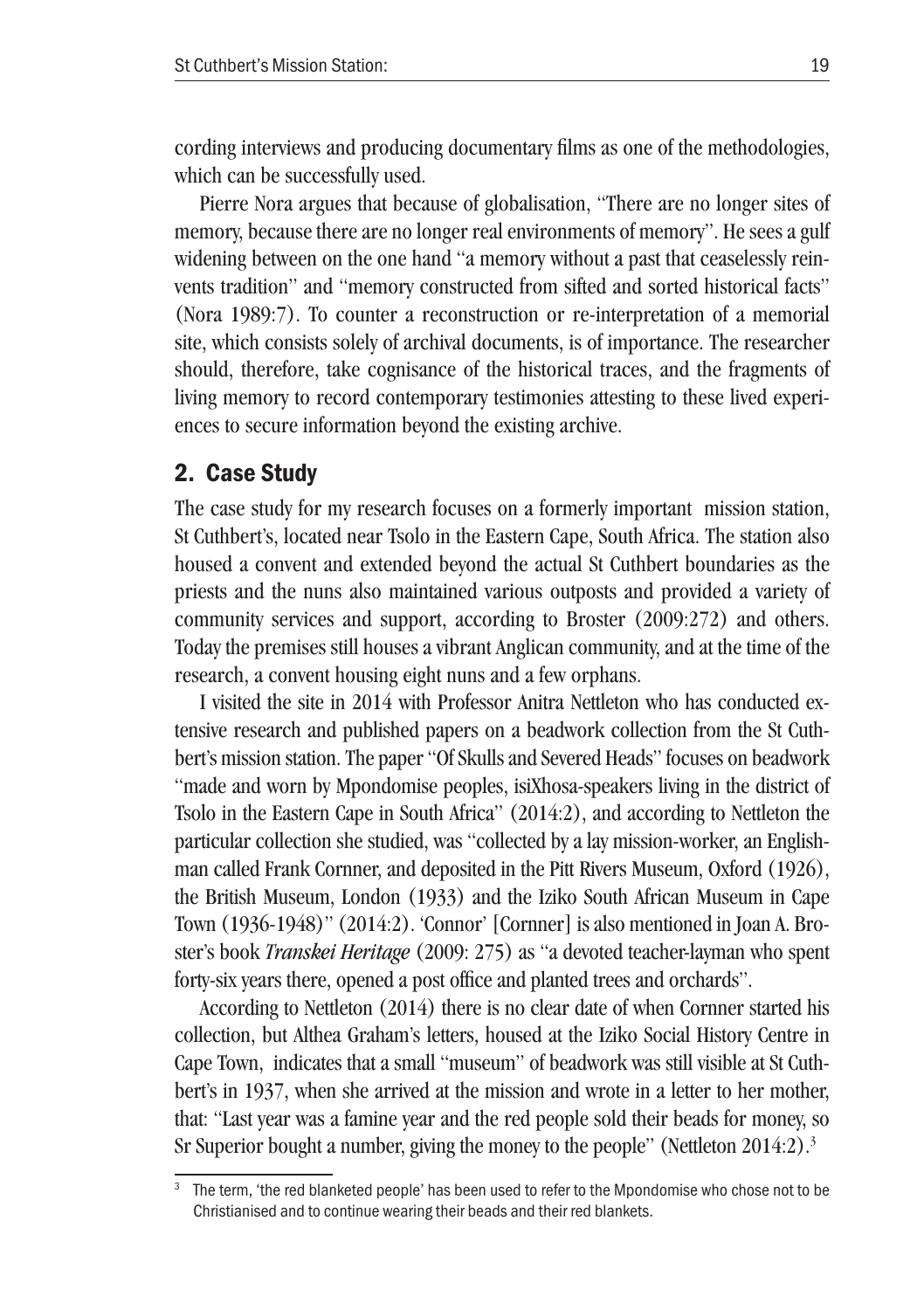On our visit to St Cuthbert's we attended a Sunday service and met church officials, who included the Reverend Torcado Mkululeni Koloqa and the eight nuns still attached to the parish. We also met the nine-two-year old Mr R.S. (Richard Skubane) Madala who was born and educated at St Cuthbert's and who later returned to the mission as a schoolteacher. Madala still remembered Frank Cornner and his role as a lay missionary at the station. As a documentary filmmaker, I became intrigued by the intersection between Professor Nettleton's research and the fragments of living memory. I managed to secure funding to return to the mission station and record an interview with Madala as well as other relevant footage to visualise his testimony.

To underline the importance of producing a documentary film, in addition to the primary goal of conducting and recording interviews for the archive, I consider that this cinematic genre can make a contribution to expand the existing archive in a different way. The documentary filmmaking process becomes a tool for the filmmaker to 'voice' selected aspects of a historical event using artifacts housed in the archive, which very often have been collected and stored and which, often, are 'forgotten'. The filmmaker does this by tracking down participants who can illuminate facets of the found objects – the photographs, texts, film clips or video footage … and these elements are then combined to construct a narrative that recreates aspects of the historical events as a film.

Following Chanan (2012), I propose that, in this way, the documentary becomes an expansion of the existing archive by creating a new interactional space between the social actor and history, in which the film becomes, according to Michael Chanan, "a strange new form of historical evidence" (2012: 257). The film, therefore, uses traces of history (the archive) and the place where memories are stored (the psychic archive) and creates a filmic experience to "reconstruct the historical as a symbolic domain where the viewer is invited to identify with the social situation of the social actors pictured therein" (2012: 268). This is a rather important consideration for the case study as the recollections or testimonies of the participants could be interpreted from a number of different points of view. These possible perspective are discussed in a later section of the paper.

In December 2014, I returned to St Cuthbert's with a small crew - Luke Worster, the cinematographer and Amy van den Houten, the sound recordist and editor, to record what we could over a four-day period. I set up interviews with R.S. Madala and his wife Nomzamo, the Reverend Koloqa, Church Deacon Dean Madala, Mother Superior Noyulanda<sup>4</sup> and Sister Agnes Efta and we recorded shots of the St Cuthbert's

<sup>4</sup> Mother Superior Noluyanda did not offer a surname on the release form she signed on behalf of all the nuns. There is also no surname on her tombstone.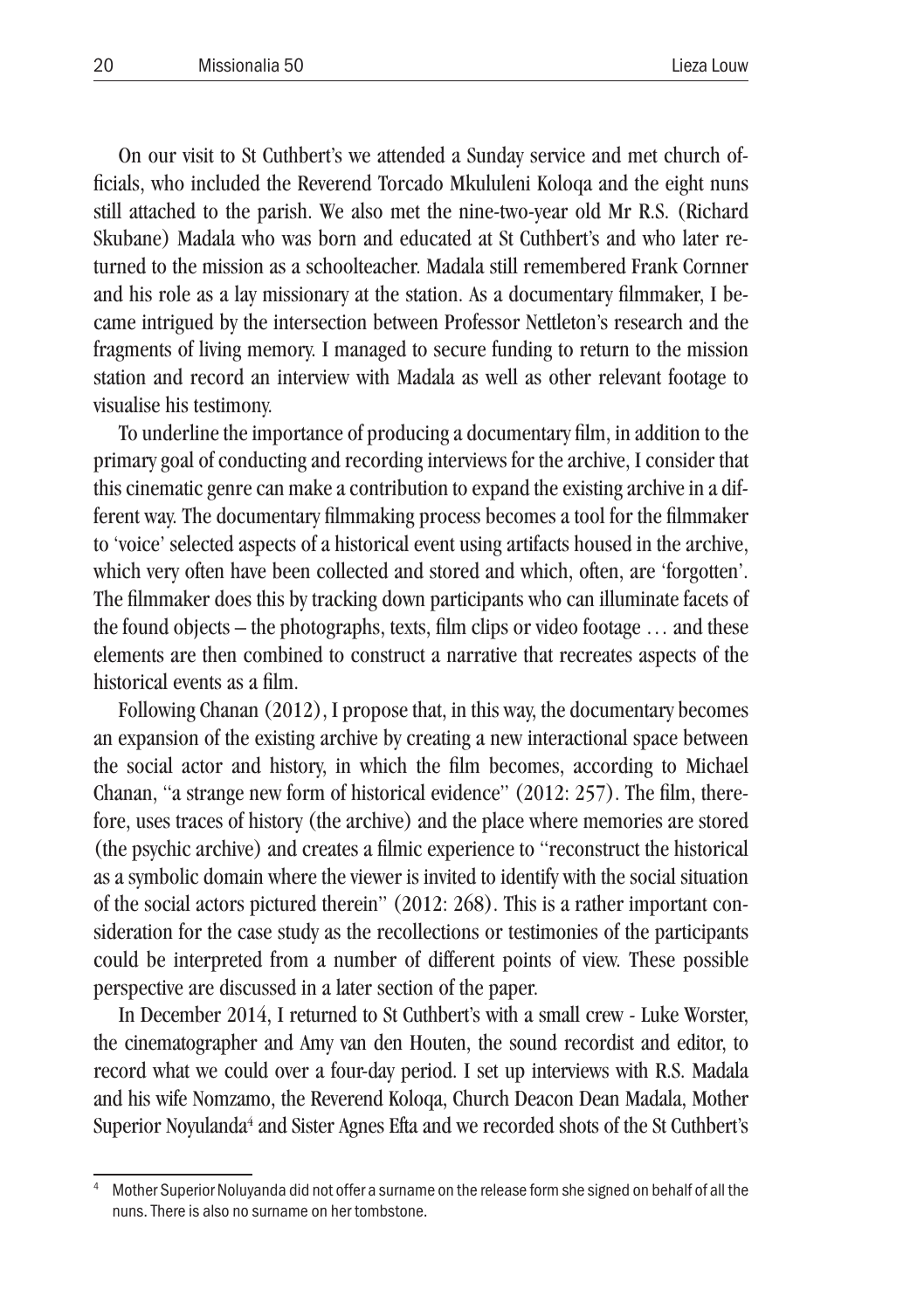landscape, the various buildings at the mission station, activities at the nunnery as well as a consecration service at the cemetery and the Sunday Mass. At the church service, I was introduced to Fundiswa Somhlahlo, a family friend and former pupil of R.S. Madala at the mission school. She also remembered Frank Cornner and his fruit gardens as well as the bead collection and so I included her on the interview list.

At an IDFA (2015) Master Class, filmmaker Errol Morris shared his working hypothesis that documentary filmmakers set out to find the truth and then represent what they find. As such the documentary filmmaking process can never be as predictable as producing a fiction film where a scripted story world unfolds as the director sets out to record representations of the real world. And very often, even if the primary directorial aims are met, the ultimate authorial voice of the film often depends not on the expected, but on the unexpected revelations emanating from the recorded interviews and the other material collected for constructing the nonfiction narrative. Although we achieved the primary aim of interviewing R.S. Madala, many unanticipated elements arose as a result of activities at the mission as well as testimonies shared by the other interviewees. These unforeseen occurrences impacted on and determined the ultimate narrative outcome, and also presented unexpected challenges for the filmmaker.

The narrative which emerged from the production recordings, was not as much an exposition of Frank Cornner's collection, but rather a reflection of how the mission, now an Anglican Church parish, functions in the twenty first century. Through the testimonies of parishioners who were closely affiliated to the missionaries as well as the church leaders and the nuns, a nostalgic scenario of what was then and what is now, unfolded.

#### 3. The Interviews

The overall approach was for the interviews to start with autobiographical details related to the interviewees and their connectivity to the site, their experiences and their recollections.

R.S. Madala, born in 1922 at St Cuthbert's, completed his Standard Six at the mission station, before moving to St Matthews School, Keiskammahoek to complete his Junior Certificate (Standard Eight). Before returning to St Cuthbert's to teach at the Preparatory School, he completed what was known as a 'Native Primary Teacher's Certificate' in 1944.

Fundiswa Somhlahlo was also born, baptised and raised at St Cuthbert's. She recalls how growing up at the mission station the children were

being monitored by the Sunday school teachers. Our Sunday school was conducted by the sisters at CSJB [Community of St John the Baptist]. So, this helped us a lot.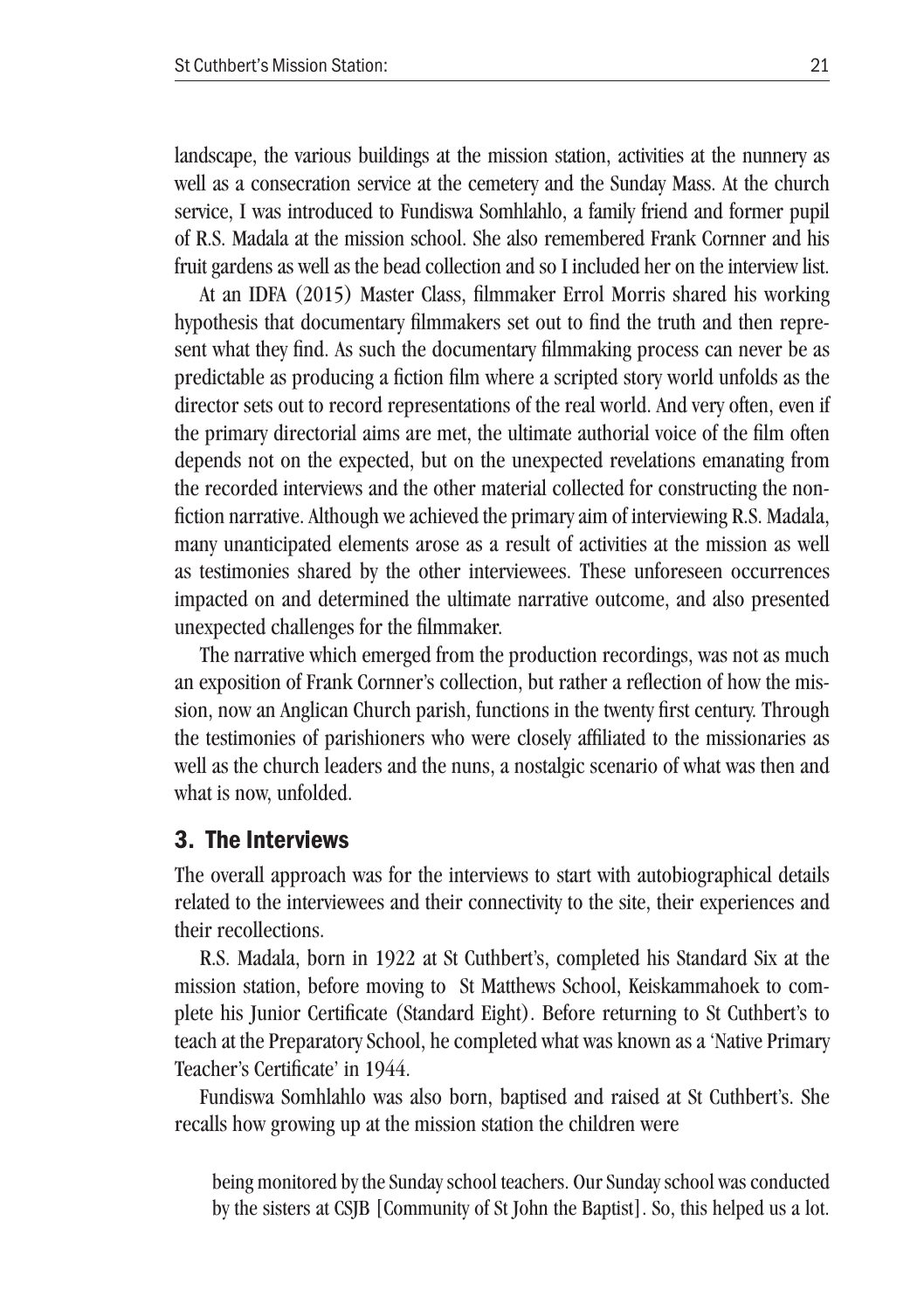I had a privilege of learning at St. Cuthbert's primary school. […] What I love about St. Cuthbert's is that the families here were doing the best for us (Interview December 2014).

Somhlahlo and R.S. Madala still retain a strong bond after all these years.

Mr Madala was my teacher in the early childhood. He was also a family friend. As a schoolteacher, he was very fond of all his students and wanted the best of them. He was very active, in sports, in singing, music. He used to conduct choirs for competition. And this attracted us as children.

Her sentiments are echoes by R.S. Madala

We called her Mouse, because when I came to St. Cuthbert's, she was very, very, young. And she was very active! She used to run this way and that way, just like a mouse. Nora Somhlahlo, her mother, used to call her Mouse. This is well known at St. Cuthbert's and now we still call her Mouse!

Younger than Somhlahlo and related to R.S., Dean Madala was also born and bred at the mission station. His parents were teachers at the St. Cuthbert's Primary School.

And my mother was a Sunday school teacher also. We grew up in this Church under the strict supervision of the missionaries and, of course, the Sisters at CSJB. And I think today I'm what I am because of this Mission (Interview December 2014).

Although a first wave of missionaries from the Order of St Augustine started a mission station in the Tsolo district in 1865, the station was burnt down during the Mpondomise War of 1880. The mission station was re-established in 1882 as St Cuthbert's and administrated by missionaries from the Order of St John the Evangelist. Nuns from the Order of St John the Baptist joined the missionaries in the early 1900s. According to Broster (2009) St Cuthbert's was the only Anglican mission station in the Transkei run by the community. Over the years the fathers, the nuns, lay missionaries and members from the community who were converted to Christianity worked together to establish places of worship, schools (academic and industrial), a clinic (that later became a hospital), vegetable gardens and orchards, a dairy farm and a post office. The community constructed a system of channels to bring fresh water from a spring in the nearby mountains (Wits Historical Papers).

Somhlahlo (2014) adds that the fathers created work as people were recruited from the outlying areas. The missionaries also created opportunities for the needy to educate their children. She recalls how "they were riding horses to all these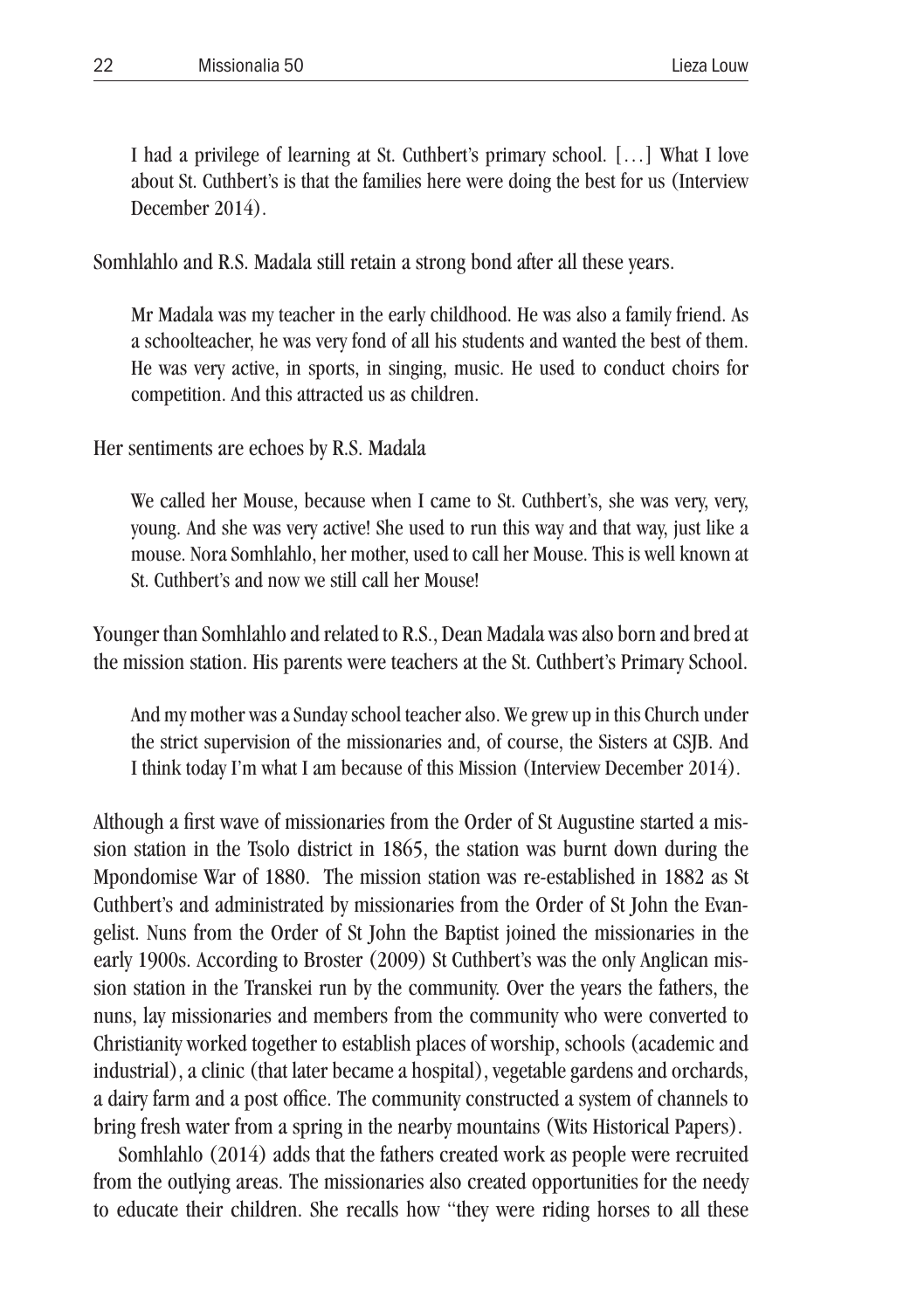places. So, this allowed them to make home visits; seeing the people at their actual places, preaching to them". She comments that the newcomers had to rely on interpreters as they could not speak or understand Xhosa, but that by the time they left again (returned to the United Kingdom) they had learnt the language which enabled an improved communication system between the foreigners and the locals.

According to Broster (2009) the first sister superior of St Cuthbert's, Sister Euphemia, came to the station in 1908. Sister Agnes Efta, one of the eight nuns left at the St Cuthbert's convent in 2014, also grew up at the mission station. She commented on the variety of skills training offered there.

The weaving school offered a way of making the material with different things. We could make wool, cotton and then we also used mohair at the weaving school.

She adds that the children were also schooled in 'the eulogy and the scriptures and arithmetic' (2014).

Somhlahlo (2014) remembers the nuns as 'big sisters' who helped them with their handiwork. The girls were taught how to knit and sew from a very young age. These skills were developed from the production of basic things to 'a garment for the children at home, small dresses, blouses, and all those things – with their assistance'. She adds that the sisters were proficient in making wedding and bridesmaids' dresses. She recalls her special skills of baking cakes for these weddings.

For some of the girls who were educated at St Cuthbert's, schooling finished early as it was customary for girls to leave school early and get married for a dowry. This also meant that the family no longer had to provide for the girl. Nomazizi Ngongo Ndizanai (2016) who turned a hundred in December 2018, remembers how she enjoyed life at school, but was forced to fit into the patriarchal practices of that time. According to her testimony, she started to feel very dishearted when she reached standard 5 (grade seven), "because your parents would tell you that you wouldn't go to secondary school even if you passed. 'What we want is that you get married and bring cows'. It was painful and I continued halfheartedly, but I got to standard 6 and I passed" (Ndizanai 2016). Despite the influences and the impact of the missionaries, it seems that some of the older customs still had an impact in the community.

The missionaries offered formal education, skills training and sport for the young boys at the mission station. In addition to formal schooling, the boys could join carpentry and plumbing classes, as well as dairy and other farming classes. The woodwork teacher was a master carpenter and, with his students and other workers from the community, created all the woodwork for the sandstone church completed in 1906 by the missionaries and other members of the community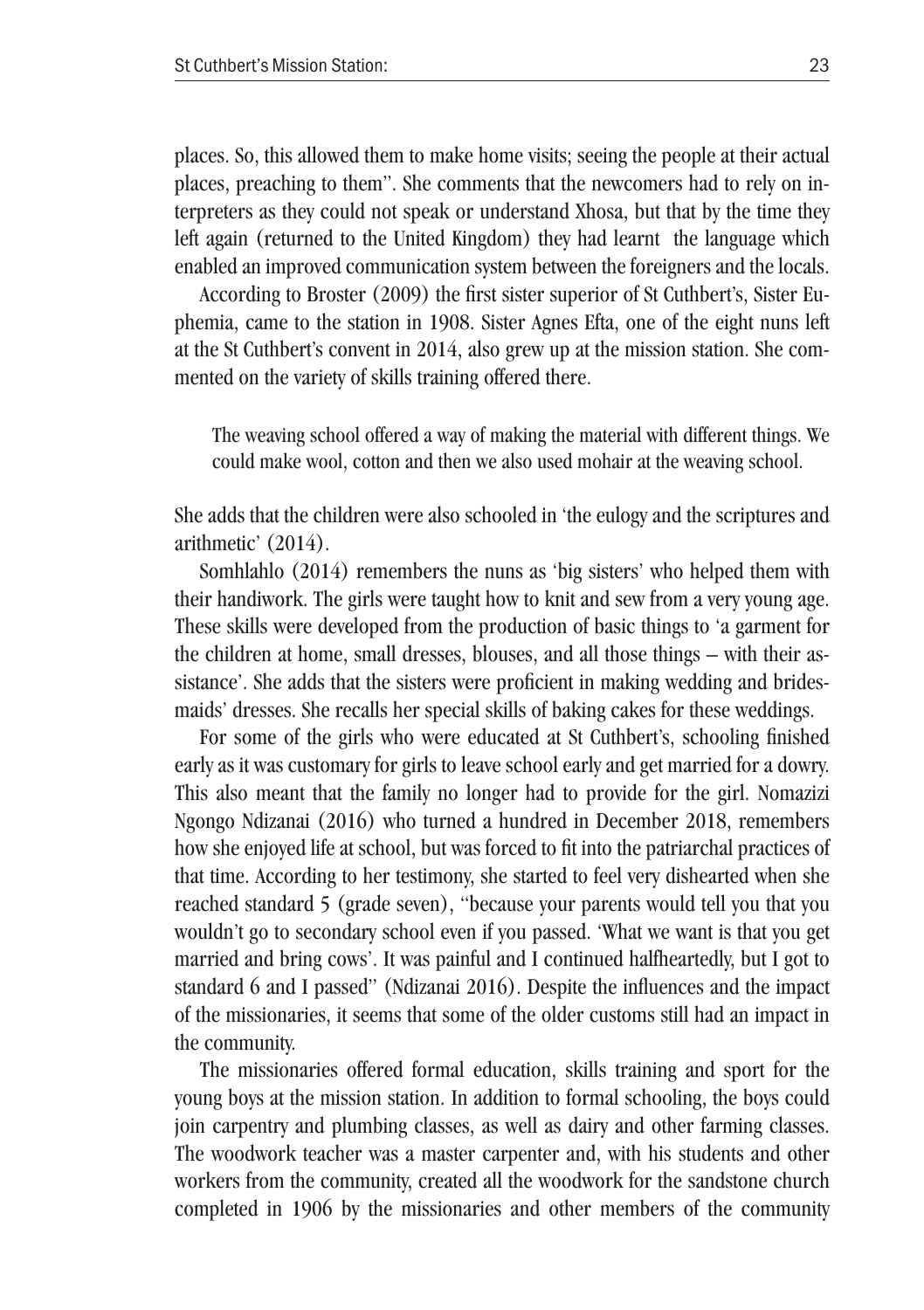(Wits Historical Papers http://www.historicalpapers.wits.ac.za/docs/FINAL-ACSA-Guide-0712-2018.pdf).

According to Dean Madala (2014), one of the sisters, Sister Lucy, started a clinic that developed into St Lucy's Hospital, probably as early as 1902 (AB815/Ca1.25, Nettleton 2013). Nomzamo Madala (2014) speaks with fondness of the many doctors and student doctors who came from England to work at the hospital. She mentions the relaxed and friendly way in which the visitors and the locals interacted both at a social level and at the hospital where she worked as a nurse: "It was nice mixing with these people. These people were nice, we were also nice to them" (Nomzamo Madala 2014).

To support the growing community, the missionaries started a dairy farm in addition to the fruit orchards and the vegetable gardens. Frank Cornner was in charge of the fruit trees and many of the participants recall him with fond memories. R.S. Madala recalls how the young people used to steal fruit from the orchards and adds that this was a totally unnecessary activity as

Corner used to get a big container on Sunday, fill it up with fruit. So, after the service, everybody would take some. So many of the young congregants came to church because they knew they were going to get fruit from Mr. Corner. Oh, he was nice, what you call a gentleman.

Somhlahlo (2014) also remembers the orchards and the mischievous youngsters. She recalls how Cornner would – in a laughing manner – say, *amasela egardinam*' which means there are 'thieves in my garden' and pretended to chase them away.

Although the interviewees do recall Frank Cornner with great fondness and mention his beadwork collection, they do not comment on this aspect of his work. Some of their memories include the buying of beads in times of drought or to assist with paying for food and / or education and 'buying beads from the red blanketed people'.

In her paper, *Jubilee Dandies* (2013), Anitra Nettleton refers to the way in which the missionaries contrasted the colour white as an indicator of a connection to the spiritual world and the red-ochred blankets worn by some of the Xhosa people.

In an entry on the Thembu people in the Encyclopaedia Britannica, the author argues that the work of the Christian missionaries "accelerated the erosion of the traditional Tembu way of life and their structures of authority". The process split the population into the more progressive or 'School' people, who favoured 'modernisation along western lines and the "traditionalists, or "Red" people, so named because of their use of red ochre in decorations, who spurned modern values and followed traditional ways"( https://www.britannica.com/topic/Tembu).

What I did not expect to find was the way in which many of the participants reflected on their experience of the presence of the missionaries in the area and the impact that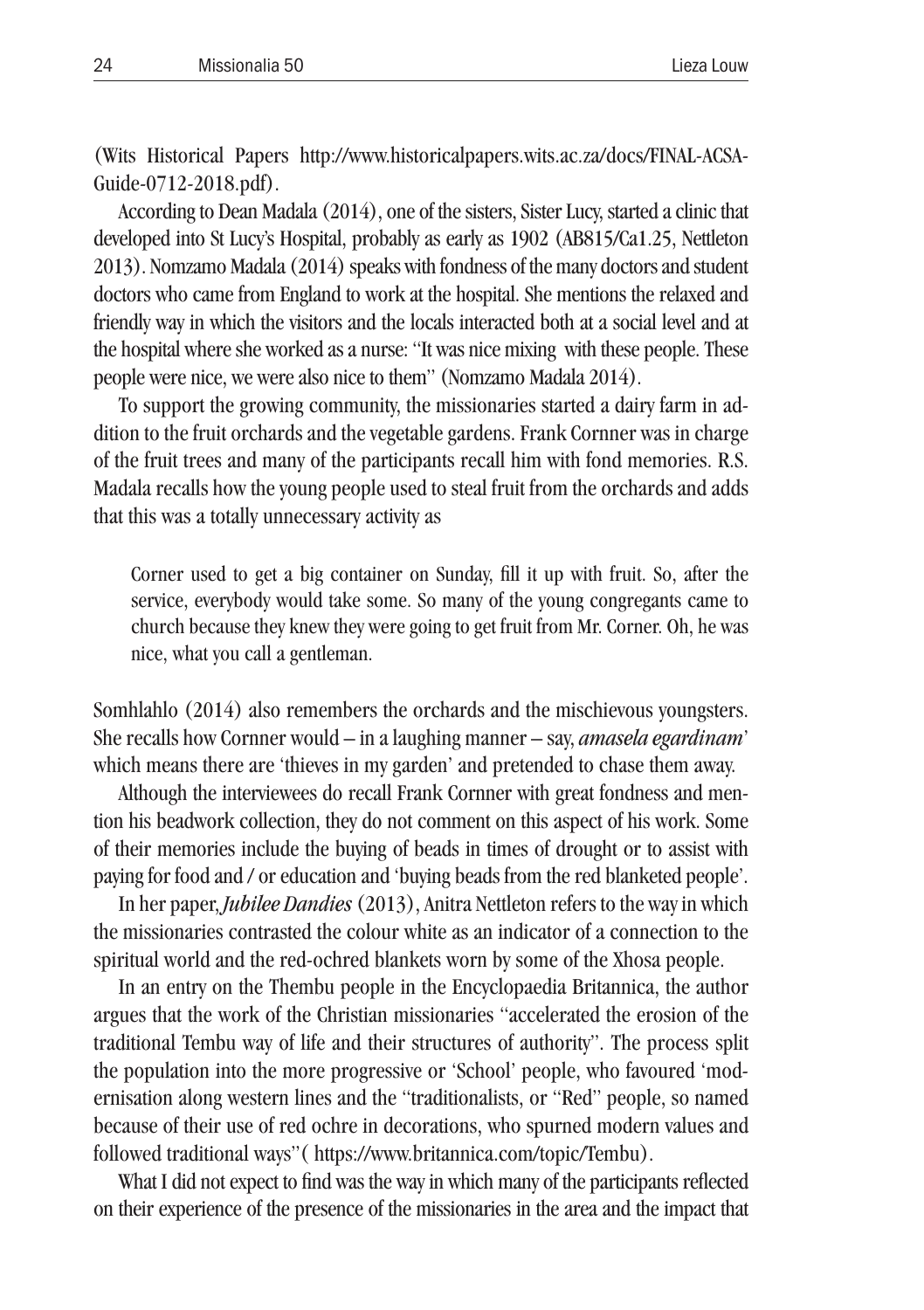their activities had played in their lives.<sup>5</sup> One of the factors that may have had an impact on how these emotions arose and were strengthened over time, was the resistance of the missionaries to the National Party government who came into power in 1948 and worked steadily towards enforcing the apartheid ideology on all aspects of life in the country. Another consideration would be the way in which the participants reacts to a white researcher conducting most of the interviews. The lack of rural iinfrastructure development in post-apartheid South Africa could be another factor that influences their recollections. It was only when I returned in 2016 with a new crew that some of the participants offered a more negative point of view regarding the impact of missionary work on the long term well-being of the indigenous population in the Eastern Cape.

An interview with M (2016), a participant who reluctantly agreed to participate only after we agreed to not speak about the issues of the believers and the nonbelievers and a court case against the Anglican Church regarding the St Cuthbert's property. He has fond memories of his life at St Cuthbert's, Frank Cornner and the other missionaries, but expresses ambivalent feelings about the impact of missionary work on his people. He recollects how two of his aunts were good at producing beadwork but " when they became Christianised, they looked down on it and it sort of died out which was a pity" (M 2016). In a reponse to the following question "Do you think it was a good thing that the missionaries came to the region", he retorts

Yes and no! Yes, they came. They brought us education and schools. It was unfortunate that when they came in they looked down on, you know, very few of them, if any ... yes, people like Bransby Key<sup>6</sup> were interested in what our people used to do, but … they did a lot of harm. By hindsight now, I can say […] they did not try to find out what our culture was […] and what our spiritual life was about and what our spiritual beliefs were about … and they broke down a lot of, actually all that was good in our culture' (M 2016).<sup>7</sup>

Ikenga-Metuh (as referred to by Masondo, 1987)<sup>8</sup> argues that religious conversion should be seen as a socio-religious occurrence and that "the period of massive conversions to Islam and Christianity [which] corresponded with a period of rapid socio-

 $5$  Is nostalgic here the right word? Of course, memories of old people tend to be classified as nostalgic. but doing so takes away from the truth claims they make, and that takes the interviewees less than seriously. I propose to replace nostalgic by a descriptive term, which das not evaluate from the outset.

<sup>6</sup> Father Bransby Key founded the St Cuthbert's Mission station at Tsolo on the banks of the Ncolosi River (https://www.sahistory.org.za/article/mission-stations-n-s).

 $7$  Here I propose not to equalize the missionary intervention with the colonial intervention. [It looks as if M. agreed to a conception the researcher culled fom literature. That is not wrong, but I would like to know what M. really saw as the [negative] side of the missionary work.

<sup>8</sup> I propose to refer directly to Ikenga Methuh. The source shouls be generally accessible., and Masondo can be named after him. But maybe the reference to Masondo would suffice?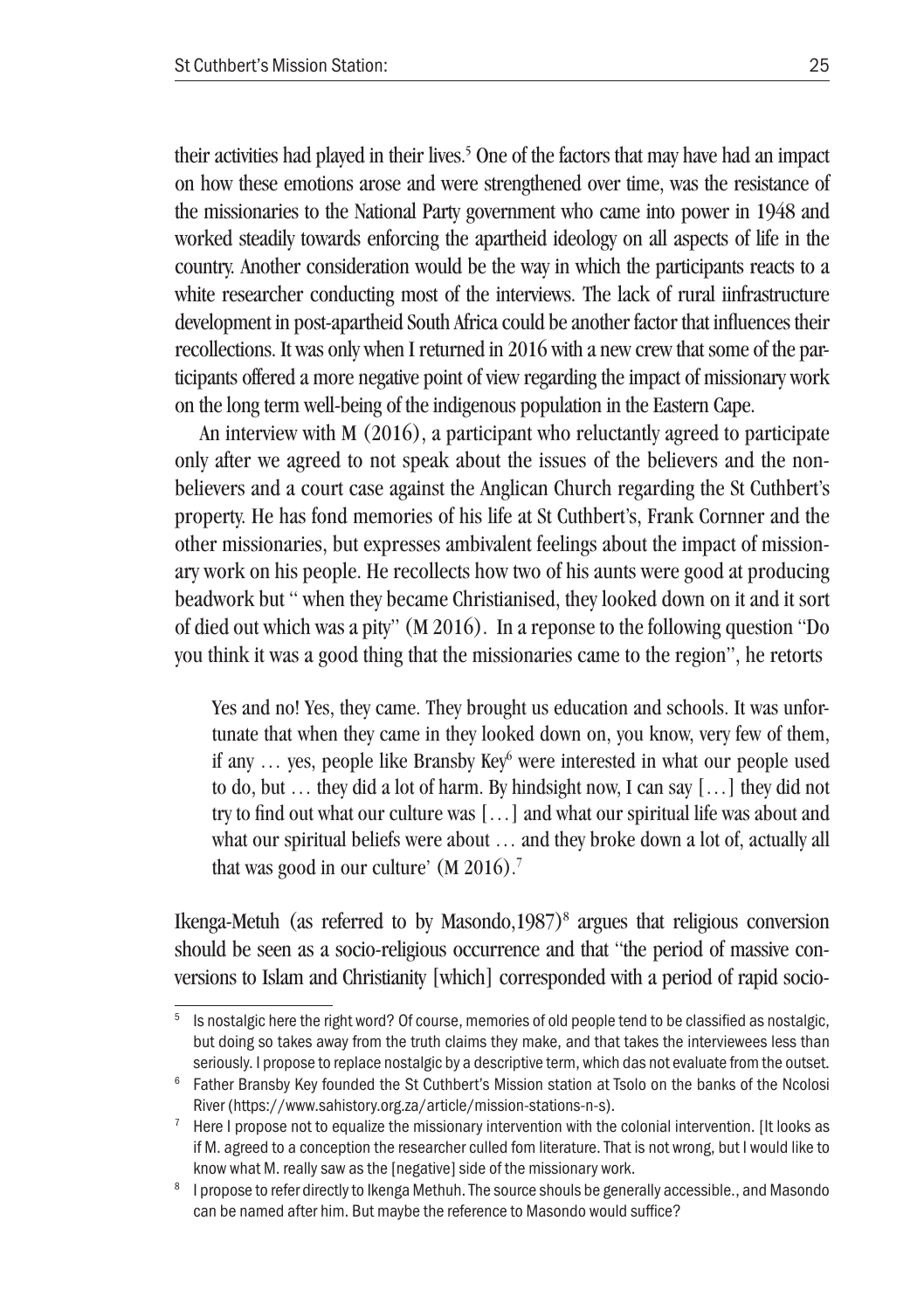cultural change, i.e., colonialism, industrialisation, and modernisation". He contends that "African conversion is both a process of adaptation of elements of traditional beliefs and adoption of new beliefs" (1987:25). For Masondo this "arduous and controversial process was centuries in the making" and only happened because the way in which Africans adopted Christianity as an indigenous religion (Gray 1990: 80; Gray 1982: 61); and through this adoption, Christianity ceased to be solely a white man's religion" (Masondo 2015). He argues that although the missionaries were taken in by the conversions, they never realised that Africans had a different conception of their Christian faith.

These insights could offer a pathway to understanding the nostalgia expressed by the elders interviewed for the film. Nettleton (2016 interview) summarises the realities of the missionary history in South Africa as

they were terrible in many respects in that they undermined local culture, denigrated all sorts of things about local culture at the same time with this odd thing about trying to preserve aspects of it but they also gave people a kind of means for dealing with the modern world which people weren't given by Bantu Education and I think that's where the real problem lies*.*

R.S. Madala (2014) recalls how "the fathers were not in favour of the Bantu Education Act and after its introduction in 1953, it was decided that the St Cuthbert Schools could not operate under those conditions and had to move to premises outside the mission station".

The participants who were schooled at the mission share positive memories of the instruction they received. Somhlanhlo (2014) recalls how the children were taught to be confident and never feel ashamed of themselves, rather 'be free and speak with people'.

She concludes by saying

And you find that when we were at school, as compared to the present, you'll find that children are being sent to special schools so that they speak English and so on, but with us, that was not a problem, because it was a mixture of cultures, but, all those things collapsed. So, St. Cuthbert's is not the same as it used to be before, but we are managing.

Dean Madala remembers St Cuthbert's as a 'very conducive' environment, a comfortable place where there was access to food, fresh water from a spring in the nearby mountains and a functioning hospital<sup>9</sup>. He concludes

Retired professor Nomfundu Luswazi, in a 2015 presentation made to the Anglican Synod in Grahamstown, argues for using the mission station model such as the one developed at St Cuthbert's to initiate and stimulate growth in rural areas of the Eastern Cape.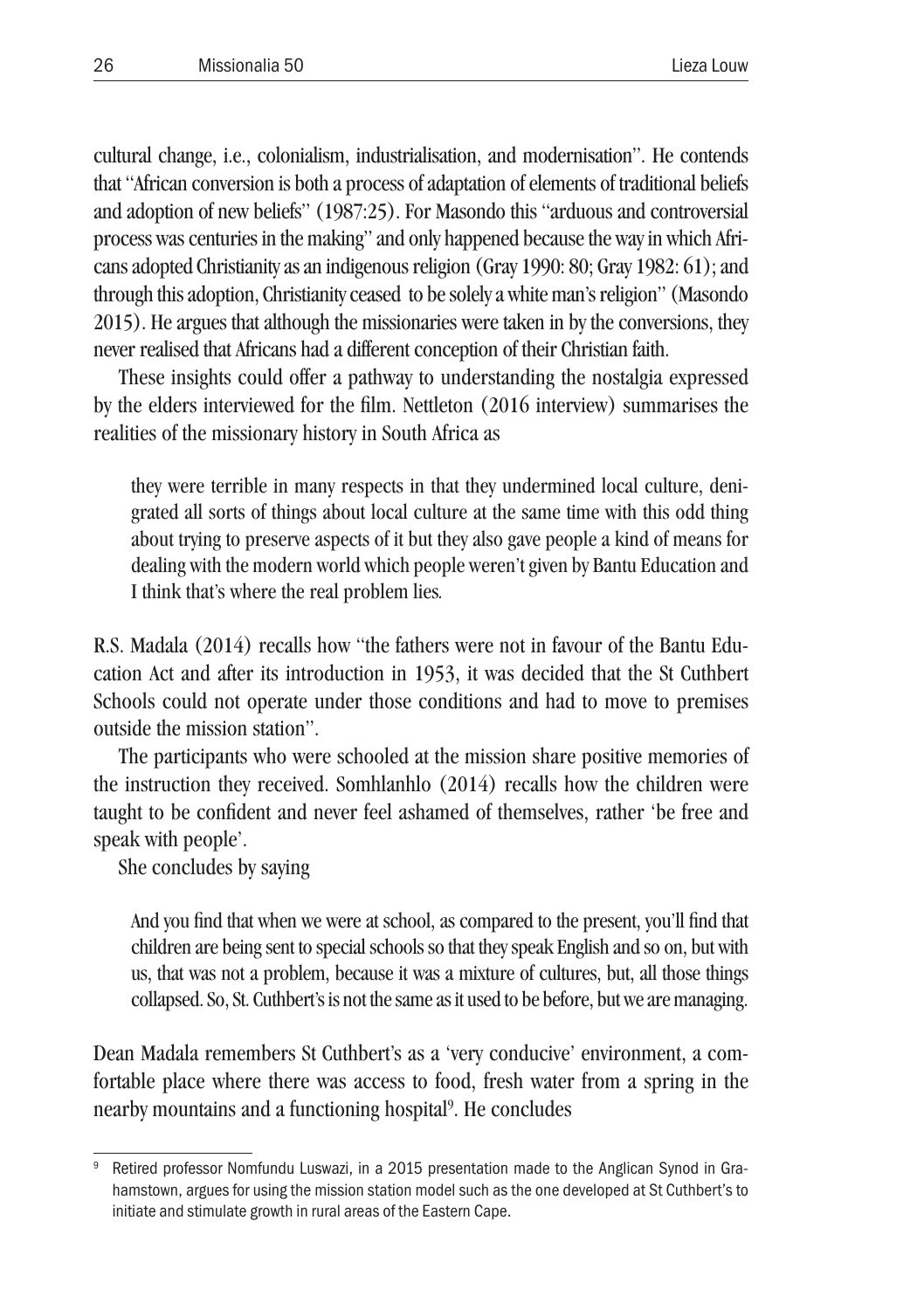After the missionaries left this Mission, everything went down. The hospital was transferred to the government, and the standard of health became so poor.<sup>10</sup>

## 4. Conclusion

The research turned out to be really challenging. Working as a white researcher and filmmaker in post-colonial and post-apartheid South Africa has been challenging over the past number of years. I am acutely aware of the impact of being a white researcher recording the memories of black South Africans, a consideration that has to be examined from different angles. I discussed this in detail with professor Nettleton and we included this question in the interview I recorded with her. Another concern I had was that the interviewees were initially selected to speak to the working hypothesis that originated from Frank Cornner's bead collections and the very limited of funding that was available to record recollections and other material.

When I had a nearly completed draft of the film, I asked another colleague to view the film. She voiced a number of objections which included thoughts on how my whiteness could have / must have impacted the testimonies and how it would have been more realistic if the interviews were conducted in isiXhosa, the mother tongue of the interviewees. 11In spite of the testimonies and the feedback, I felt strongly that I could and would not betray the elders who so gladly shared their lived experiences with me. I would not negate what they offered in any way. I worked through the transcriped interviews once again and found the following testimony by Dean Madala (2016).

[...] though people are saying negative things about the missionaries, about them colonising us, but they colonised us for a good cause… Wouldn't be having this mission if they were not here, and that is true!

I also met with Musa Dandala to glean opinions from a younger generation whose family has been connected to St Cuthbert's since Diniwe Dandala, Musa's great grandfather joined the mission station in the late nineteenth century. Musa agreed to an interview and shared some of his family history and his views on the impact of the missionary project. He expands on the Madala legacy as follows

I think we [the Madalas] have been with the church for over a hundred years and my grandparents and my great-grandparent have grown up in the church and

<sup>&</sup>lt;sup>10</sup> St Lucy's Hospital is in the process of being rebuilt by the Eastern Cape Provincial Government

<sup>&</sup>lt;sup>11</sup> What I makred grey here is a very common statement, and probably true. I do not want that to be deleted, but I would like to know, beyond the general statement of principle, how that affected the research and/or the outcomes. Maybe that can only be shown in the film itself.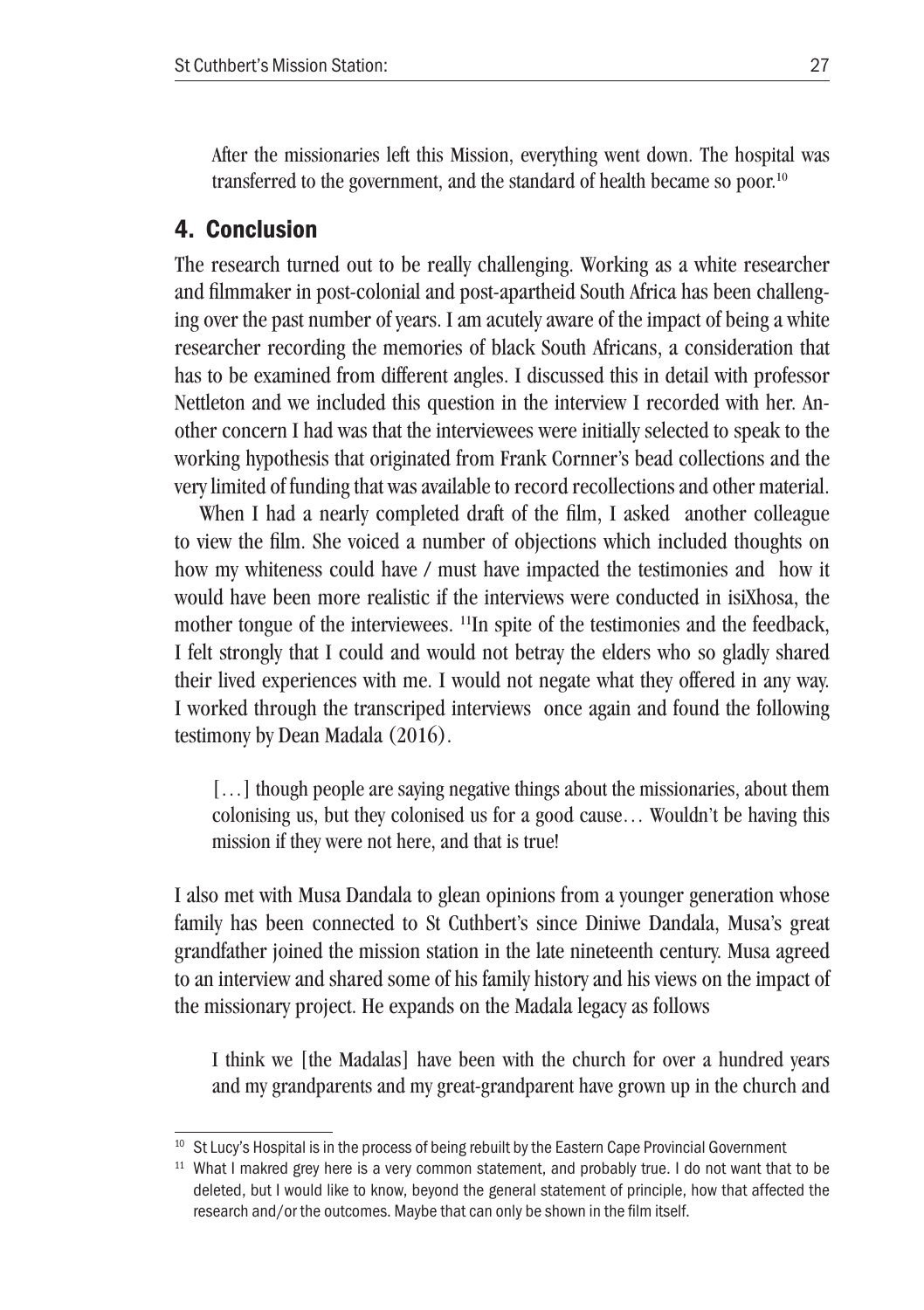at the mission. So it has had a big impact in our life and I think it also had a big impact in other homes and on the lives of other families in the community of Tsolo and St Cuthbert's.

Musa's views about the impact of the missionaries on the people of St Cuthbert's include an understanding that the history has happened and that there were challenges. He continues to offer a more positive outlook

I do believe that the impact and the important lessons that came from the missionaries did a lot of good and maybe it is now about understanding those differences and coming up with … ways of co-existing with one another and formulating solutions and respect and mutual understanding.

I propose that as filmmakers and researchers, we have a responsibility to record 'rare materials', traces and fragments of past lives and as Hamilton (2011:114) argues 'the worthy ancestor must remain vigilant in the protection of the freedom to transcend the past, and endlessly engage the archive' (Hamilton 2011:144).

This was a challenging project on many levels; struggling to find funding to make and to complete the film as well as the contesting opinions held by participants and colleagues. As a working hypothesis for her book Coombes (2004) uses the premise

all memory is unavoidably both borne out of individual subjective experience and shaped by collective consciousness and shared social processes, so that any understanding of the representation of remembrances and of the past more generally must necessarily take into account both contexts (2004, p.8).

I concur with Alexander, quoted by Coombes (2004), who writes about the 'strategic-political and ultimately moral-historical question' as how to progress "towards understanding without ever forgetting, but to remember without constantly rekindling the divisive passions of the past" (2004, p.1) and often, as in this case, the present.

## **Bibliography**

Anglican Church St Cuthbert's Archive hosted at Wits Historical Papers Broster, Joan. 2009. *Transkei Heritage*. P.E. Bailes: Port Alfred Chanan, Michael. 2012. *The Politics of Documentary.* London: British Film Institute. Coomes, Annie. M. 2004. *History after Apartheid Visual Culture and Public Memory*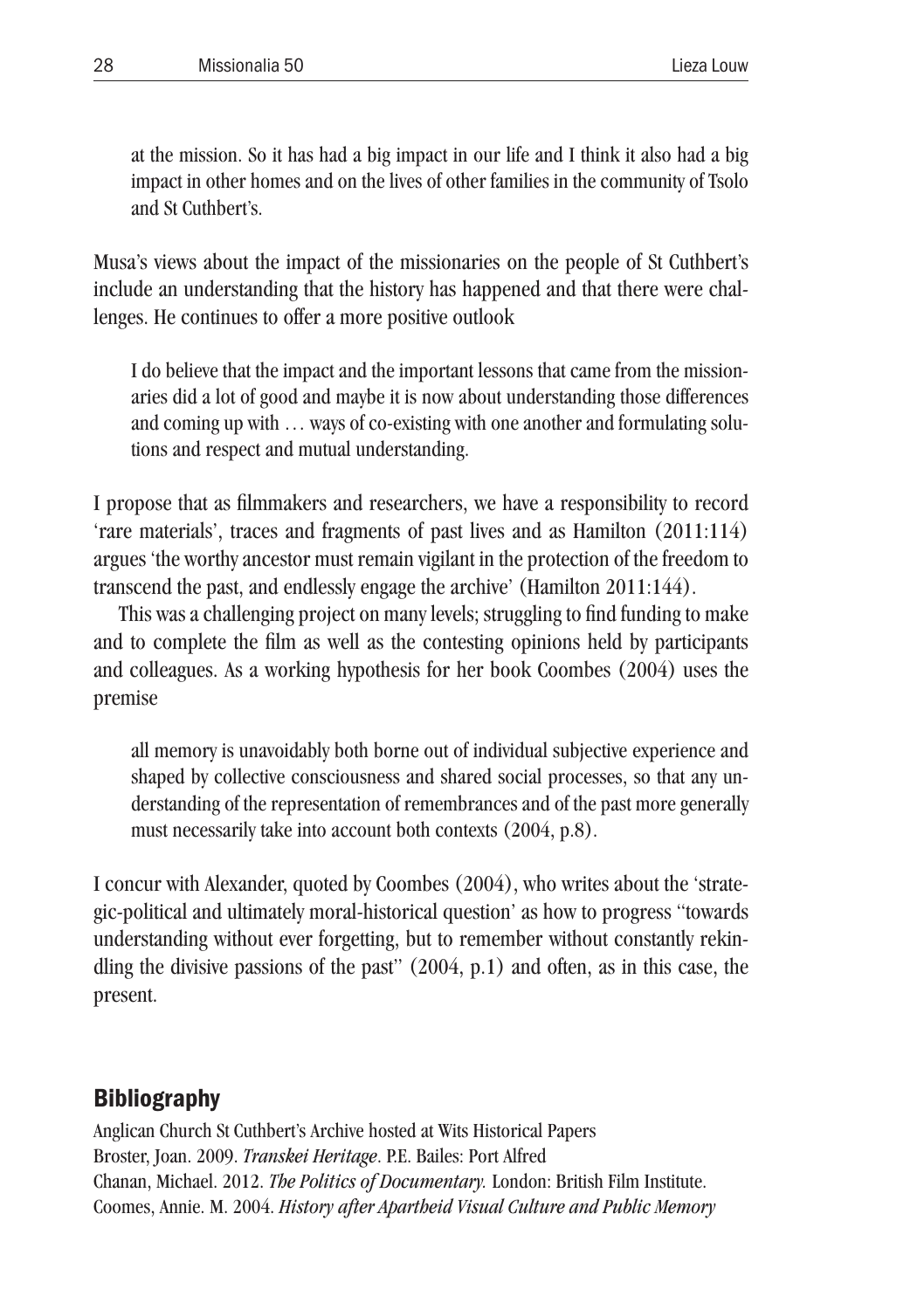*in a Democratic South Africa*. Durham and London: Duke University Press Books.

- Dennis P and Radikobo, Ntsimane (eds). 2008. *Oral History in a Wounded Country: interactive interviewing in South Africa*. University of KwaZulu-Natal Press: Pietermaritzburg
- Dlamini, Jacob. 2009. *Native Nostalgia.* Auckland Park: Jacana Media. Mangcu, Xolela (ed).
- Encyclopaedia Britannica https://www.britannica.com/topic/Tembu Accessed 22 February 2019
- Nettleton, A. 2013. Jubilee Dandies: Collecting Beadwork in Tsolo, Eastern Cape 1897 -1932. In *African Arts*, 46:1:36-49
- Masondo, Sibusiso. Indigenous Conceptions of Conversion among African Christians in South Africa

*Journal for the Study of Religion* 28,2 (2015) 87 - 112 87 ISSN 1011-7601

- Nettleton, A. 2015. Of severed heads and snuff boxes: 'survivance' and beaded bodies in the Eastern Cape 1897-1924. *African Arts*. 48:4 22-23
- Nora, P. 1989. Between Memory and History: Les Lieux de Mémoire. In *Memory and Counter-Memory*, 26:1:7-24
- Wits Historical Papers http://www.historicalpapers.wits.ac.za/docs/FINAL-ACSA-Guide-0712-2018.pdf Accessed 14 November 2021
- Master Class

Morris, Errol. 2016. In Conversation with Errol Morris. Amsterdam: IDFA 2016

#### Interviews

December 2014

Dean Madala interviewed by author at the St Cuthbert's Anglican Church, Tsolo Eastern Cape Fundiswa Somhlahlo interviewed by Author at the St Cuthbert's Anglican Church, Tsolo, East-

ern Cape

Mother Superior Noyulanda by author at the St Cuthbert's convent, Tsolo, Eastern Cape Nomzamu Madala interviewed by author at the Madala home in Tsolo, Eastern Cape Reverend Torcado Mkululeni Koloqa interviewed by author at the St Cuthbert's Anglican

Church, Tsolo, Eastern Cape

R. S. Madala interviewed by author at the St Cuthbert's Anglican Church, Tsolo, Eastern Cape Sister Agnes Efta interviewed by author at the St Cuthbert's convent, Tsolo, Eastern Cape January 2016

Anitra Nettleton interviewed by author in Linden and Braamfontein, Johannesburg, South Africa

December 2016

Dean Madala and Fundiswa Somhlahlo interviewed by author at the St Cuthbert's Anglican Church, Tsolo, Eastern Cape

December 2016

Linda Njebo Mbabhama interviewed by author in Mthatha, Eastern Cape

December 2016